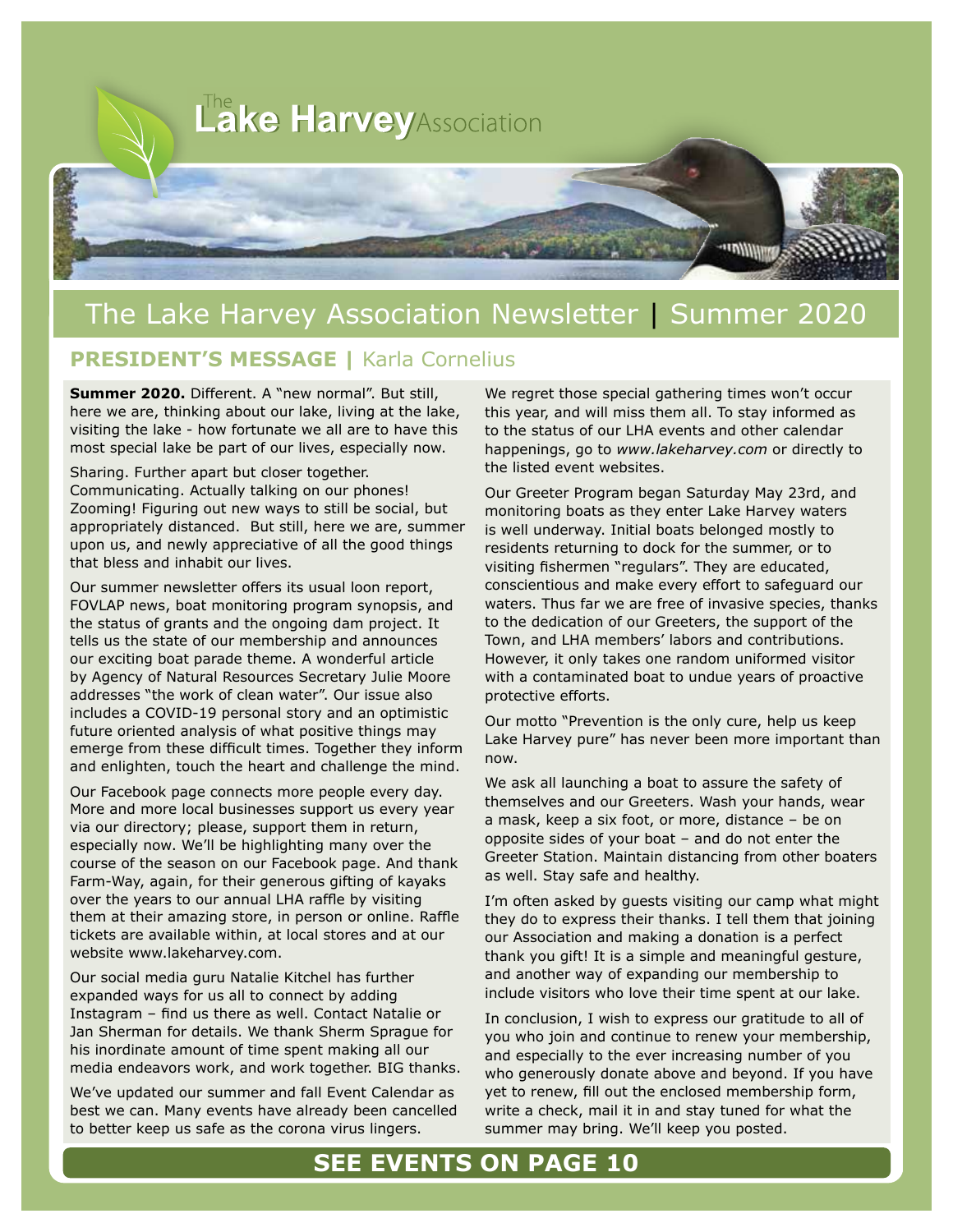## **LHA TRUSTEES**

Karla Cornelius • President/Newsletter 802 633-2534 561 512-2223 karlacornelius@comcast.net

Jackie Sprague • Vice President/ Environmental Chair 802 633-4994 **::** 802 238-2901 jackie@sprague.org

Jan Parsons • Secretary/ Loon Committee Chair 802 633-3174 **::** 802 633-2298 508 653-2131 **::** 508 314-0922 jpeacham@aol.com

Dotti Turek • Treasurer 802 274-0010 dottiturek@myfairpoint.net

Kaye Breidenstein • Directory/ Boat Permitting 802 633-2636 mcgeeandme123@gmail.com

Jan Sherman • Ice Out/Kayak Raffle/ Boat Parade/Outreach 802 535-2832 westbarnet383@gmail.com

Steve Adler • Town Liaison 802 633-3994 **::** 802 274-4480 vtsherpa@gmail.com

David Price • Special Projects/Grants dbp43@yahoo.com

Robert Dufresne • Ice Cream Social/

Environmental Committee 802 633-3711 :: 802 885-5207 red@dufresnegroup.com

Natalie Kitchel • Social Media 802 249-6544 nataliekitchel@gmail.com

Emil Pollak 802 633-3669 empnhvt@gmail.com

## **A NOTE FROM THE TREASURER |** Dotti Turek

Summer is here in the Northeast Kingdom, although spring teased us a bit with alternating warm, sunny days and then a dusting (or more!) of snow. It has certainly been a strange time for all of us as we weather the Covid-19 pandemic. One of my calming exercises has been envisioning being on the water at Harvey's Lake. Can't wait till we all get to enjoy the real thing, and look forward to seeing you there!

I remind you to register LHA as your charity of choice with Amazon Smile (www.amazon.smile.com) as you shop online. As of February 2020 we have received \$120.99 from your purchases, not a huge amount, but helpful.

As of May 1st we have 68 members who have paid their 2020 dues – what a great start to the season. As always, we appreciate those whose additional donations above and beyond their dues help support our greeter station and lake preservation efforts, along with our annual fireworks. If you haven't already, please fill out the enclosed membership form and mail it in with your check now. Thank you all!

### **APPRECIATIVE THANKS TO OUR GENEROUS CONTRIBUTORS:**

**Silver Donors (\$100 or more)** Anonymous Anonymous Mary Abbott Arthur & Kris Arnold Ernie & Vivi Begin Leslie Bradley Beverly Brown Don & Marsha Burke Michael & Diane Caccavo Michael & Angela Cassella Jean Chagnon John & Dawn Coster Steve & Deb Dolgin Bob & Chris Dufresne Claire & Kurt Groll Gerry Haase & Nancy Wallace Kathy Hall Arthur Jennings & Sara Demetry Sandra Jones & Suzannah Pogue Joe & Jamielee King Marysue Mooney & Charlie Bluemer Jan Parsons Sal & Mary Ellen Perillo George & Doris Pierce Emil & Elaine Pollak Paul & Pat Robotham Joe & Jane Rolland Robert & Wanda Rossi Steve & Melinda Siri Rosemarie Spinelli-Drenth Terri Steele Charles & Dale Stinchfield James & Charlotte Stynes Tom & Dotti Turek Michael Vereline Jeanne Weikert & Manny Kay Frank & Lydia Wheelock Michael Wormser **Gold Donors (\$250 or more)** Anonymous William & Sharon Biddle Meghan Brady & Holmes Jacobs Howard & Ann Katz Scott & Linda Ladner Charlotte & Jim Stynes **Platinum Donors (\$500 or more)** Lisa & Steve Adler Peter & Laurie Bedard Joe & Kaye Breidenstein Harry & Karla Cornelius Dave & Edna Curtin Meg & Keith Flaherty Bernie & Gail Flynn Aaron Hall Harold Miller Pete & Julie Murphy Tim & Jodi VanLeer *"In memory of Kay Scott"* donations were made by Jean Davis, Sandy Jones & Suzannah Pogue *--Listing as of May 1, 2020.*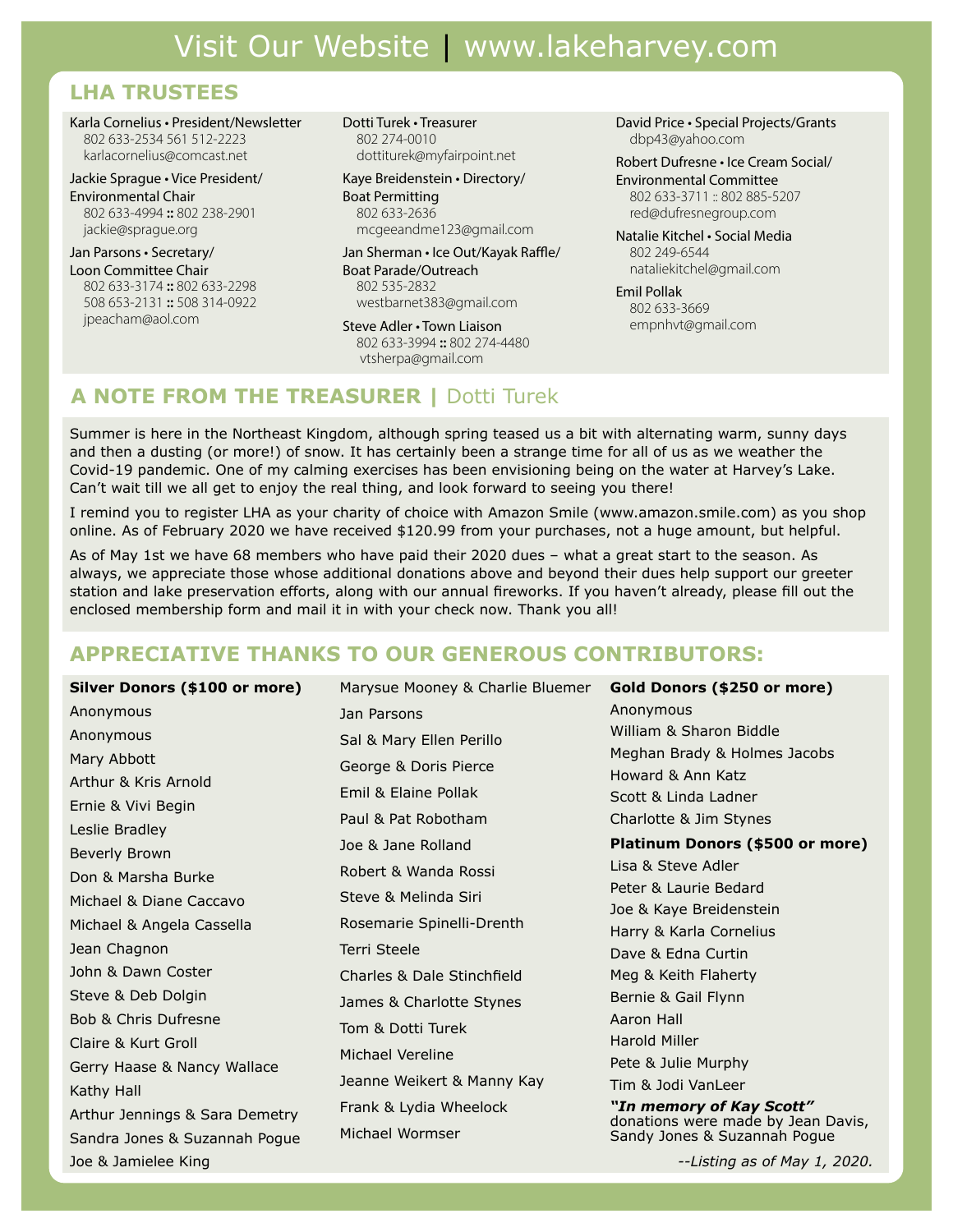## **THE WORK OF CLEAN WATER | Julie Moore, Secretary, Agency of Natural Resources**

I am a civil engineer, a matter of considerable personal pride. And when I think about some of the significant challenges that Vermonters have met and overcome, many of the most impressive that come to mind (or at least the mind of a civil engineer) are feats in which engineering had a central role. Among them are the construction of the interstate highway system in the 1960s, the construction of the massive flood control dams and reservoirs in Waterbury, East Barre and Wrightsville following the 1927 floods, and, earlier still, the Cornish-Windsor covered bridge that crosses the Connecticut River and was the longest wooden covered bridge in the U.S. for most of its 150+ year history.

Our current shared effort to clean up our waterways is just as significant both in its benefit for our state and its people and for the engineering challenge it poses.

Some of our efforts to restore our water will rely on new and emerging science and technology. But many of the individual clean water projects are modest and use "technology" which has been around at least as long as the Cornish-Windsor span. We have been planting cover crops on resting farm fields, rock-lining ditches to guard against erosion, and planting trees along our river and streams for centuries. What has changed is the intentionality, magnitude and pace of this work. Together, these small projects are transforming our landscape by restoring the ability of the land to hold rainwater and snow melt.

This collective work represents a fundamental shift – altering the way we deal with the water which falls from the sky and the waste which we produce. For nearly the entire history of our country – certainly since European arrival, and in many ways stretching back even earlier – our attitude has been to swiftly and efficiently move water downhill to become someone else's problem. From roof gutters and down spouts to roadside ditches to catch basins and storm sewers, we have spent hundreds of years building systems to capture and take rain and melting snow to the nearest river, stream or lake. And as we moved that water away as fast as possible, if we could send with it the pollutants from our yard, parking lots, roads, and farm fields – not to mention the ones we produce ourselves – then all the better.

We now know that holding rainwater back, allowing it to soak into the ground as close to where it falls as possible, is the ultimate clean water strategy. We also know now that instead of allowing dirt, grease, salt and other waste to mix with stormwater runoff to flush it away, we need to separate and capture those materials as much as we practically can.

Ultimately, it will not be the State of Vermont, or the Agency of Natural Resources, which will determine if this is a success or not. It will be the cumulative impact of each of us looking for ways to slow water down and help it soak into the ground. It will be homeowners turning downspouts into yards instead of onto driveways and allowing unused corners of yards to grow back up into perennial plants. It will be farmers leaving streamside buffer areas untouched, ensuring water is slowed and filtered, and seeding cover crops each fall to protect the soil in the spring and increase organic matter in fields. It will be landowner associations and watershed groups restoring wetland areas, planting trees in downtowns and along streambanks to provide shade, stability and to intercept rain before it hits the ground. It will be towns investing in advanced road and ditch construction to reduce erosion and ensure longerlasting transportation corridors. All these things cost money and take time. Most important, they will take a new attitude.

We live in a hasty world and one in which engineering has catered to our impatience. Now, a Google search has replaced hours of painstaking library research and next-day delivery of almost any good – from toothpaste to a new couch – can be had, for a price.

While the work of cleaning our waters requires engineering know-how, ultimately it will rely just as much on our realization that in this part of our lives, there is no quick fix. Water can't be rushed without grave consequence. While our work will proceed as swiftly as possible, it can't be rushed if we want to do it well.

Building something lasting and significant takes time. It took more than a decade to build Vermont's interstates. It took more than 2,000 men working for five years to build just the Waterbury Dam. And it will take a similar commitment and level of effort to complete the work of clean water. But one day I am confident that when the engineering marvels of our state are cataloged, our clean water system will take its place alongside the beams and footings of that elegant, graceful and effective crossing of the Connecticut.

#### **BOAT PARADE & 2019 WINNERS |** Don Burke



So what's your favorite movie of all time? Some people like a romantic comedy; Others like an action thriller, some a murder mystery and others, an old cowboy western. But what is it that makes a good movie? **Come join the fun!**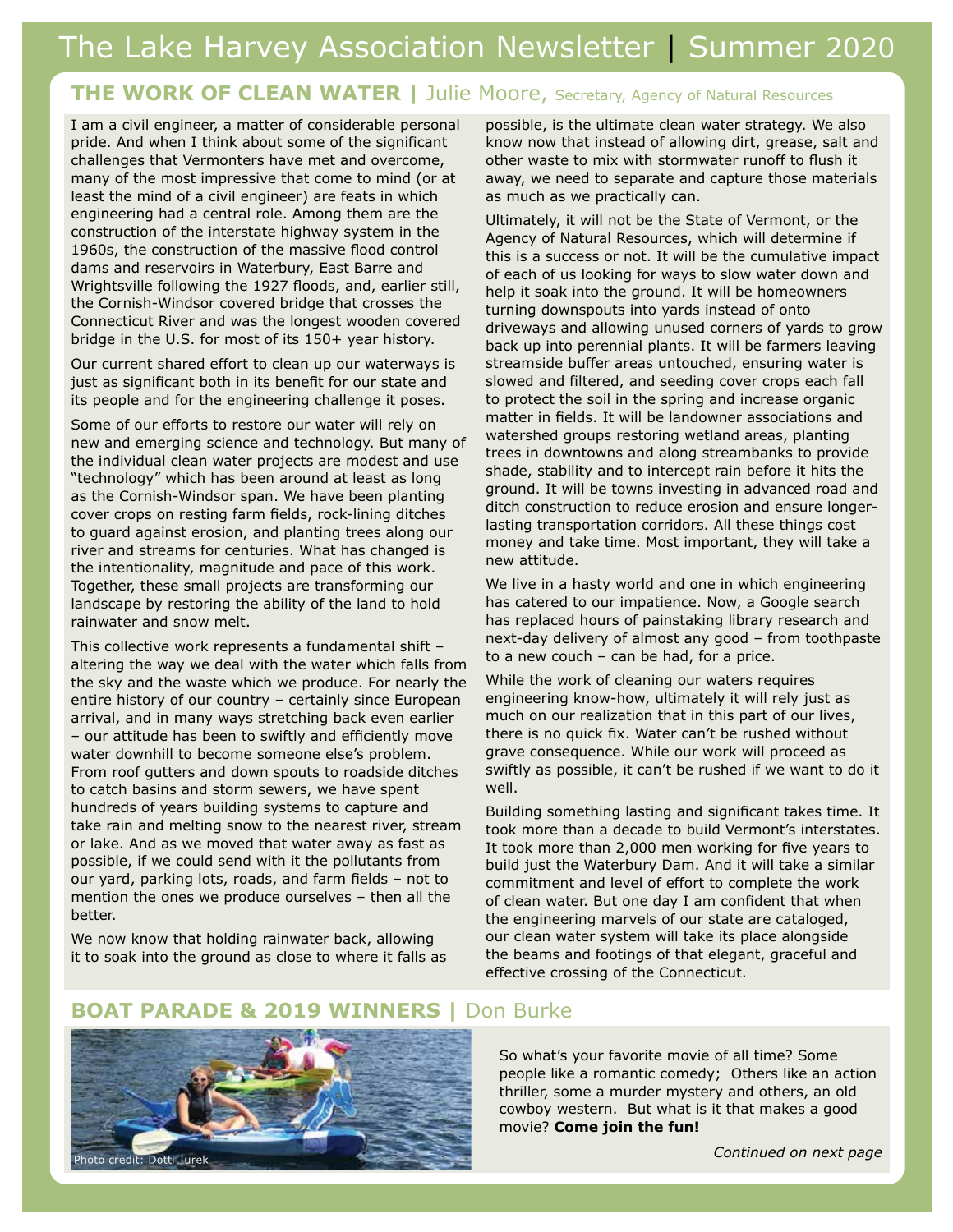# Visit Our Website | www.lakeharvey.com

## **BOAT PARADE |** Don Burke

## **Saturday, July 18th**

12:30: Non-motorized 1:00 pm: Motorized

# **A Celebration Of The Movies**

#### *Continued from page 1*

#### **2020 LHA Boat Parade Theme "A Celebration Of The Movies"**

Decorate your boat and meet us out at the point!! Rain date is Sunday, July 19th.

**"I think if you make a good movie, people walk away arguing."**

*. . . Angelina Jolie*

**"At the end of the day if it's going to be a good movie, it's got to make people think, 'Hey, I couldn't have spent my time any better.' "**

*. . . Tom Hanks*

**"If it's a good movie, the sound could go off and the audience would still have a perfectly clear idea of what was going on."**

*. . . Alfred Hitchcock*



#### **"The Little Mermaid" from the VanLeer family was voted the 2019 Boat Parade WINNER!**









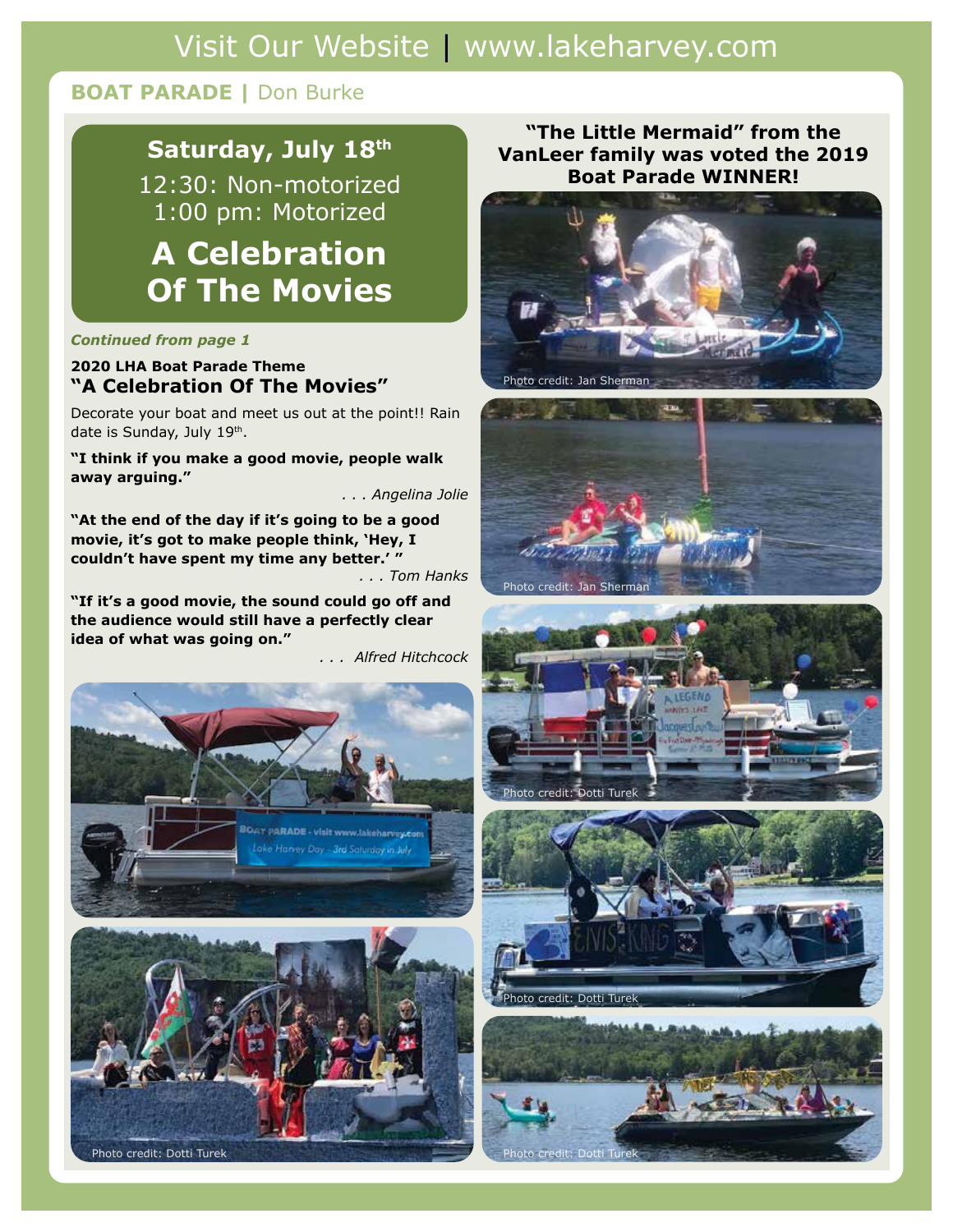## **BOAT MONITOR REPORT |** Kathy Wirthwein



This year (and for the first time in 2018) we were well prepared to both "Greet" and if necessary decontaminate boats with our small trailer Greeter station and Power Eagle DC 3505 pressure washer

able to spray boats with 140 degree water especially needed for the if visible and microscopic larva zebra mussels. This year the Harvey Lake Association posted signs at the public beach directing all boat launchers to the Boat Access and contributed in various ways to our "keep Lake Harvey pure" cause. Boaters were more cooperative than ever by arriving with already cleaned boats plus sometimes stated pride in the pristine looking boats.

The State of Vermont now requires a spreadsheet submission at season end including the following information: date, time, boat type, purpose of trip (here recreational or fishing or game warden), last waterbody, town plus boat access, state, use in last 14 days?, familiar with AIS (we assume yes), inspection allowed, invasive species found and if so type, was boat decontaminated?, comments (catch all). We did least well listing lake locations and I ended up looking things up on the Internet, not good enough for the largest lakes or rivers, with more than one boat access. This is one area in which we need to improve. By law boats must drain water from boats when leaving a lake.

In 2019 monitoring began May 25 and continued with daily 7 am to 7 pm coverage until about mid-September with some coverage most days until September 29. This year there was little activity in May and June due to rain (7 no boats days) and cold weather. Also, the black flies were the worst ever and chased family members in swarms requiring increased speed on the pontoon. During May and June we monitored 159 visitors including 82 last used in Harvey's in 2018 and heading to their docks and about 13 others first out this year. Thirty-eight boats were repeat Harvey's visitors. So only 26 boats were of any possible concern with 3 from invasive species lakes. In 2018 we monitored about 175 visitors before July 1. The difference is less than expected but there are many first time out docking boats during these months. (Thirty of the visitors were

kayaks with 15 additional kayaks.)

July was the busiest month with 250 visitors bringing 47 additional kayaks. Kayak visitors numbered 76 of the 250 visitors with 123 kayaks. This year we also had about 15 paddle board visits each month. Fourteen visitors were last in lakes with invasive species: Fairlee (2), Halls (3), Willoughby (3), Ticklenaked (1), Squam (1), Memphremagog (2) (now has zebra mussels), Lake Champlain (1) (has zebra mussels, sticky spiny water flea and everything bad), Bomoseen (1) (recently listed as having zebra mussels). This year we have been told that 2 weeks since previous use, not 5 to 7 days, will dry up most invasive species. We assume the non weeds are tougher, especially the zebra mussels. Some of the boats last in contaminated lakes had not been used recently and most users are washing their boats. Overall the arriving boats looked perfectly clean. The 2 Mempremagog boats used the day before were pressure washed with our up to 140 degree hot water.

In August there was a sharp decline in monitored boats to 129 visitors bringing 38 additional kayaks. Kayak visitors numbered 51 with a total of 89 kayaks. Thirteen visitors were last in invasive species lakes: Morey (1), Fairlee (1), Ticklenaked (1) all user washed, Winnipesaukee (3)(2 last used in May), Willoughby (3) (all user washed), Memphremagog (1)(month ago), "NH milfoil lake" (owner washed), Champlain (3 kayaks, 1 canoe) which we washed.

In September we monitored 61 visitors bringing 21 additional kayaks. Kayak visitors numbered 19 with a total of 40 kayaks. We also had 13 paddleboards. One boat was recently in Halls, and a thoroughly cleaned boat was last in Memphremagog.

Annual visitor total was 598 vs. 509 in 2018, and these came from almost 70 different locations.

While keeping new invasive species out of our Harvey's Lake, a not on the "invasive list" variety of pondweed became more invasive than ever last summer, occupying approximately 50 acres. The "blue-green algae" or cyanobacteria blocked about 5 feet of our swimmer entry shoreline a couple of calm mornings in September, less persistent than the past 2 years. Thus environment plays a role in our waters.

We are one of just 25 lakes in Vermont with a monitoring program, and proud of another successful monitoring year.

## **VISITING BOATERS:**

Please launch at the official boat access, and check in with our Greeters at our monitor station. Prevention is our only cure, help us keep our waters pure!

## **TO ALL BOATERS:**

Please drive responsibly, watch always for our loons, honor the 200' no wake zone, be considerate of other boaters and respect our desire for peaceful enjoyment of our very special lake environment.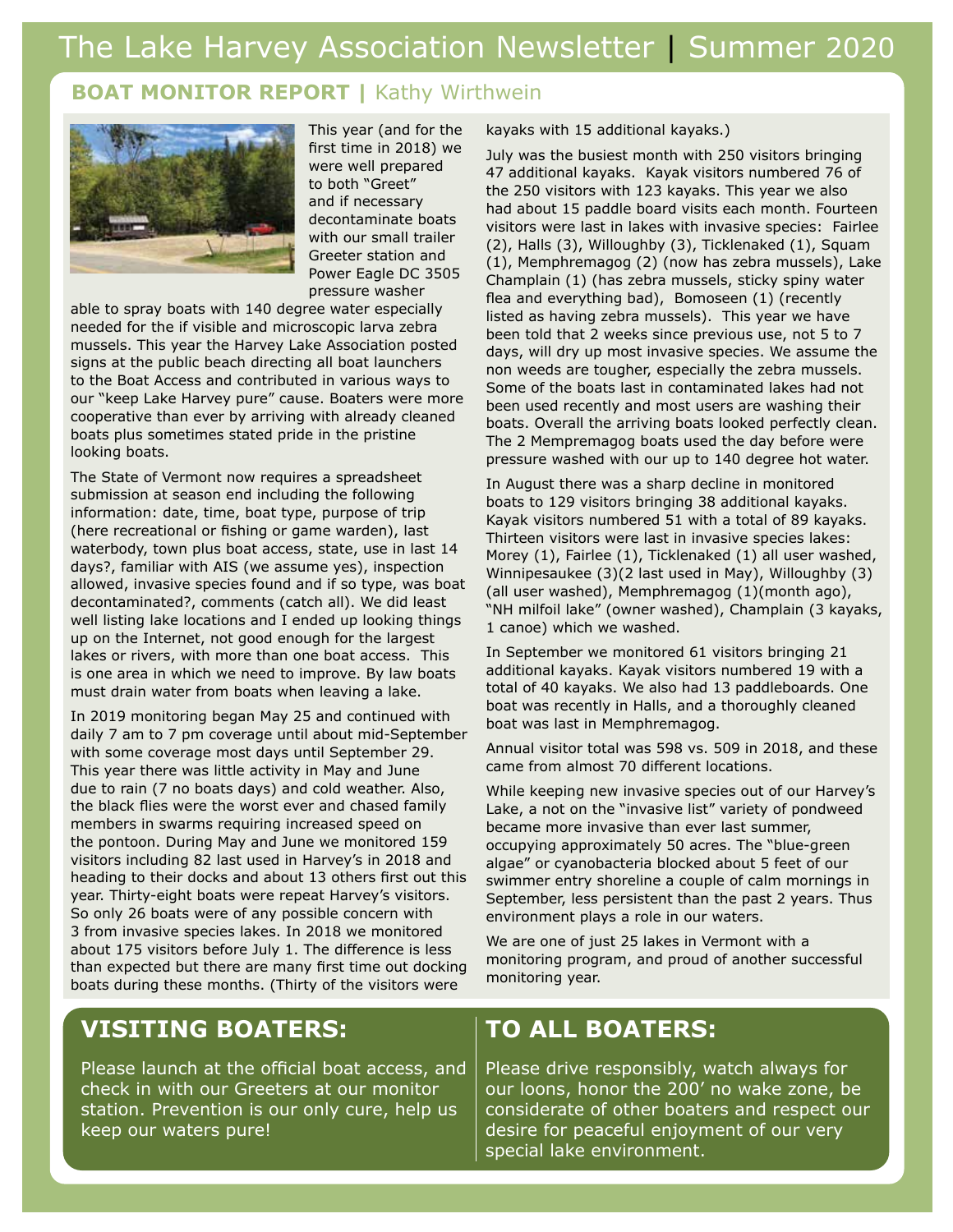## **FEDERATION OF VERMONT LAKES AND PONDS | Jackie Sprague**

This has been a tumultuous beginning of 2020. The board of directors of FOVLAP has been tirelessly working on our events, legislative advocacy, scholarship<br>working on our events, legislative advocacy, scholarship review and grant applications. In September we neid<br>our annual face to face meeting where we welcome new but annual race to race meeting where we welcome new<br>members, learn about the history of FOVLAP, committee members, fearn about the motor  $y$  or  $1802$  at, committed selection and meet with members of Vermont DEC to Learn about what is new on the horizon and any threats as that may be coming to Vermont lakes. Jan Parsons from Harvey's is a newly elected director of FOVLAP. Evergretenemer, sem for Entrancement of Small grant<br>I from Lake Champlain Basin Program to help defray costs to the annual Lake Seminar and annual meeting as well as the annual scholarship. This grant will significantly support the cost of each of these events as FOVLAP has chosen not charge the full amounts to attendees for the two events in hopes that more people will attend and it has worked. An annual scholarship is awarded to a deserving student who is studying environmental science. We also voted to add students to our membership and eventually to the board. If<br>causes lineus of a student who would like to isin they anyone knows or a student who would like to join the<br>may contact me or go to https://vermontlakes.org/ may contact me or go to mups.// vermontrakes.org/<br>about-us/membership/. The legislative committee about adjinembering, it the regional committee completed a Legislation Primer last year to help people navigate the legislative system in Vermont. This has been well received. http://vermontlakes.org/wpcontent/uploads//FOVLAPLegislato-AdvocacyTips\_3.pdf This spring the legislative committee has been working review and grant applications. In September we held Congratulations, Jan. FOVLAP received a small grant anyone knows of a student who would like to join they

on and Advocacy and Action Plan. More to come on www.vermontlakes.org.

The events committee put together an inspiring agenda for the annual Lake Seminar (June 5 at Lake Morey Your Lake's Watershed is Key: Protect your Watershed, Protect your Lake. Panelist and experts representing roads, forestry, shoreland, fishing, watershed management have all made a commitment to spend the day and share their expertise. Unfortunately with the with the extension of no large gatherings and stay at home<br>callet The Lake Gaminer has harvespeaded. The supplies edict, The Lake Seminar has been canceled. The even<br>committee has decided the following: combining with committee has declued the following. Combining with the annual meeting on July 27. After much discussion it was decided to make this a virtual meeting. The morning will be the regular business meeting, voting on<br>hydrogeneous map is the regular business meeting, 7 bylaw changes, nominations and reports via 200m. We<br>hope to have Governor Scott and Julie Moore to give a hope to have Governor Scott and Julie moore to give a<br>brief address at the end of the morning session. There will be a break for an hour and then the afternoon session will commence via Zoom. Two sessions on Watershed Assessment will be presented. edict, The Lake Seminar has been canceled. The events bylaw changes, nominations and reports via Zoom. We

Will Melton (Lake Raponda): Watershed Assessment: What is at Stake in Your Lake?

Peter Danforth & Evan Fitzgerald (Lake Eden): Watershed Assessment: TBD

Go to www.vermontlakes.org for information regarding registration and more details.

#### at the lake. It starts on Friday with a pot **DAM UPDATE |** David Price

Project Manager Ron Rhodes announced that the meeting. Association news and happenings, Massachusetts engineering firm, Inter-Fluve, completed Independence on gineering in my article fruity, complete the dam project design to the 100% level in May. It now includes updated final drawings and updated construction cost estimates. Unfortunately, restrictions under Vermont Governor Phil Scott's "Stay Home, Stay Safe" order prevented the scheduled spring test borings

at the site of the proposed water control structure to be built in the outlet of Harvey Lake.

According to Rhodes, "Next steps are unclear at this time, both due to funding and, of course, due to the virus." Anyone with questions about this project is welcome to contact Mr. Rhodes at (413) 768-4994 or www.ctriver.org.

#### AQUATTE NUITEANEE CONTROL O **AQUATIC NUISANCE CONTROL GRANT UPDATE |** David Price

In May the Town of Barnet was notified it will receive its fourth consecutive Vermont Aquatic Nuisance Control<br>Another the Laurent of 16,100 to half consecutive its analytic consecutive Pressease. The conseller to half co grant, in the amount of \$6,100, to help support the LHA public access Greeter Program. "The overall pot of<br>receivers a will had for these graphs is lower than synapted as a result of reduced materbant resistantion for resources available for these grants is lower than exponent miss out on a chance to win. Be sure to according to Kim Jensen, Aquatic Invasive Species Manager with the Department of Environmental Conservation. resources available for these grants is lower than expected as a result of reduced motorboat registration fees",

Nevertheless, the 2020 Harvey Lake Greeter Program opened on schedule adhering to guidelines from Governor<br>Rivies Species Management Program does not increase the risk of exposure to COVID-19", said Jensen. Phil Scott, in a manner that protects both boaters and greeters. "It is our first priority that the Aquatic Invasive

Fish and Wildlife Administrator Mike Wichrowski reminds boaters that Vermont aquatic nuisance species regulations (10 V.S.A. 1454) "require persons to inspect their vessel, vessel trailer, motor vehicle and other equipment upon entering and departing a waterbody and to remove any aquatic plants, plant parts and aquatic nuisance species found on vessels or equipment." Boat operators must drain bilges, livewells, and any other internal compartments after leaving a waterbody, and all drain plugs or other devices used for draining water from the boat when transporting the vessel must remain out during vessel transport. Our greeters will be there to help boaters inspect and clean their vessels in compliance with state law. Violators are subject to fines up to \$1,000.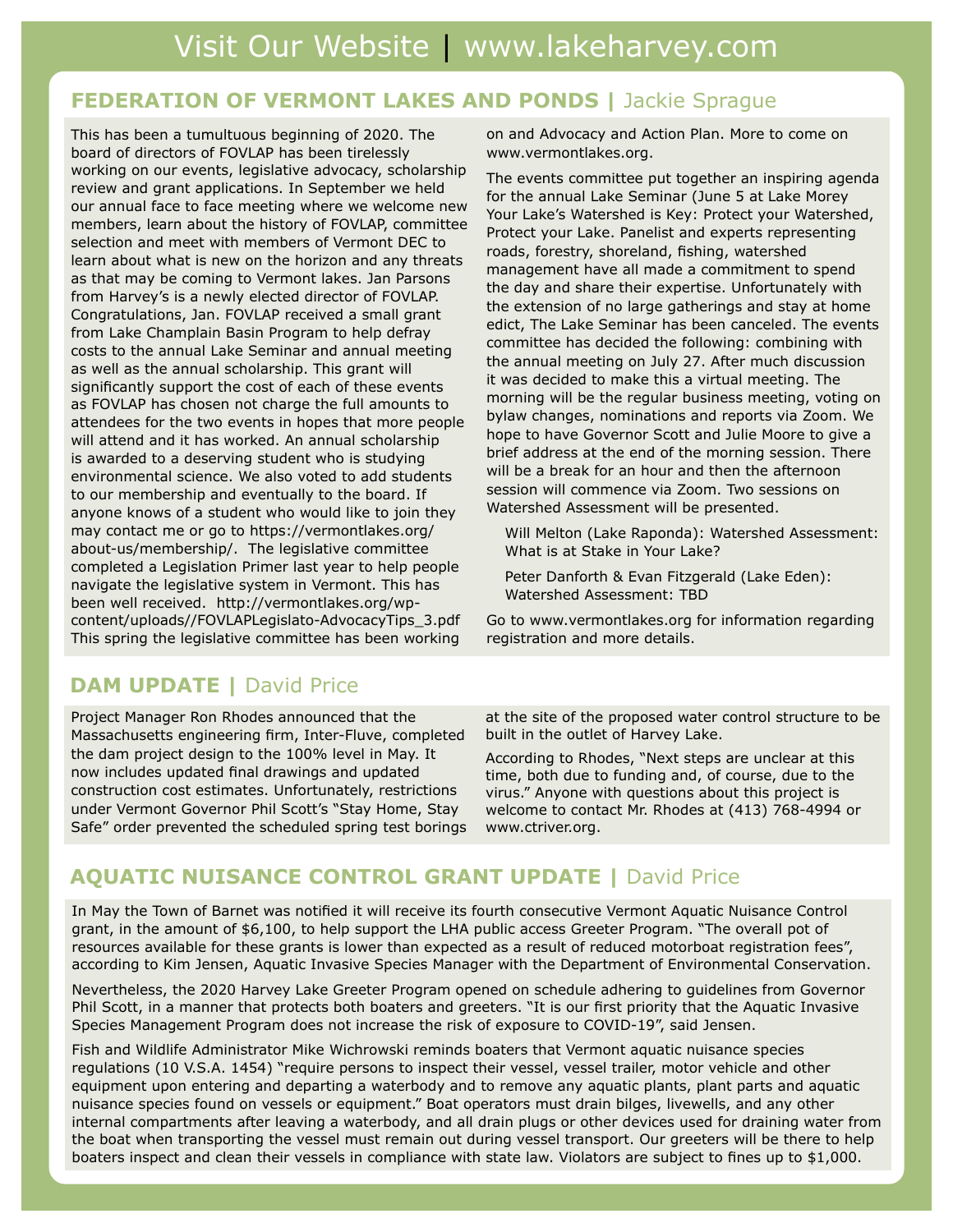## **LOON REPORT |** Jan Parsons

In a time of unexpected disruption and many challenges, it is comforting to see Nature providing some familiar routine in our lives. A partial ice out occurred on April 6 at Harvey's Lake. Our loon pair arrived in the area well ahead of that event, spotted by Elaine Pollak on March 27 in a patch of open water where Jewett Brook enters the lake. They were seen daily during the next few days, flying in from nearby open water, perhaps the Connecticut River, until the lake opened up completely on April 9. They are here permanently since full ice out.

The 2019 summer season was active for our resident loons. Their first nest in the Channel was flooded in early June but they rebuilt the same nest several inches higher and produced two more eggs. The new taller nest managed to survive several torrential rain events. Two chicks were hatched on July 12-13.

At the south end of the lake, Chris and Bob Dufresne had been watching a loon pair build a nest on the shoreline and lay two eggs. Unfortunately, that nest was destroyed and abandoned during one of the rainstorms in early July. Although the nest was unsuccessful, this was the first nest attempt at the south end of Harvey's Lake in Eric Hanson's 21-year career as Vermont Loon Biologist. It is an exciting development for loon conservation at Harvey's Lake. The two eggs were saved by the Dufresnes and given to Eric Hanson. They will be analyzed at the Biodiversity Research Institute in Portland Maine, part of an ongoing project researching mercury contamination in lakes.

The loon family was a popular attraction in late July and early August. People noticed that one chick was significantly smaller than the other and it was observed being left alone in a cove. There was concern that the chick had been abandoned but it was seen being offered food by a parent during this time. Research suggests that this is a common practice when one chick is slow to keep up with its sibling and does not necessarily signify abandonment. Unfortunately, on August 5, one of the loon chicks disappeared. It was likely killed by an intruder loon or an eagle which was seen dive-bombing the loon family that day. The surviving loon chick had a number of eagle encounters but survived to hang out on the lake with its parents until October, and later with other juvenile loons coming from other lakes. This year they left well ahead of ice forming on the lake.

In Vermont overall, 2019 was a very good year for the breeding loon population. Some informative nuggets from the 2019 loon report: 101 loon pairs attempted nesting and 75 successfully hatched 115 eggs with 87 chicks surviving through August, (76%). This compares with 91 pairs in 2018 hatching 97 chicks from 66 nests. In 2019, of 33 pairs whose first nests attempts failed, 10 re-nested, and 8 were successful, including at Harvey's. During the Loonwatch event on July 20, loons were observed on 121 of 176 surveyed lakes: 339

adults, 89 chicks, and four sub-adult loons. Although this was a decrease from 2018, the loon population is more robust than ever before in the 36-year history of the Vermont loon census. These positive statistics are heartening to loon watchers, especially those of us who worry about the proliferation of bald eagles and intruder loons at our lake. Much more information is available in the report at: VTecostudies.org/ the2019breedingstatusofcommonloonsinVermont.

As I write this in mid April, the Governor's "Stay Home/ Stay Safe" Executive Order has been extended through May 15. For the Vermont Ecostudies staff, this means that all field work has been suspended that involves travel by car, or interaction with another person that would not comply with the social distancing standards of remaining 6 feet apart. Many activities associated with the loon conservation program, such as nest warning sign placement, nesting raft placement and early loon monitoring will be affected. It is possible that by the time you read this, changes to this policy will be in effect.

While we are uncertain of just what the future will bring, we can hope that the loons will ignore whatever is happening with the humans who share their lake and that they will have a successful 2020 nesting season at both the north and south end of Harvey's Lake.

I want to thank all the residents and visitors around the lake who watch over the loons, care about their welfare and aid in the monitoring process. This Spring, Elaine Pollak, Bill Biddle and Jackie Sprague provided welcome information about the early sightings of our resident loons. Bonnie and Don Easter store the Loon Nest Warning signs; Bonnie and Suzanne Puricelli place them in the Channel. Wendy and Cap Raeder, Bill Biddle and Chris and Bob Dufresne keep an eye on loon activity in the late Fall when early ice formation can be a danger. In the summer, many folks around the lake, known as the "Loon Crew" help monitor loon activity.

If you see a loon in trouble, please contact me at 802- 633-3174, or 508-314-0922 (cell). Email is jpeacham@ aol.com. You can reach Eric Hanson at 802-586-8065.

Wishing everyone a relaxing summer and good times at our beautiful lake.

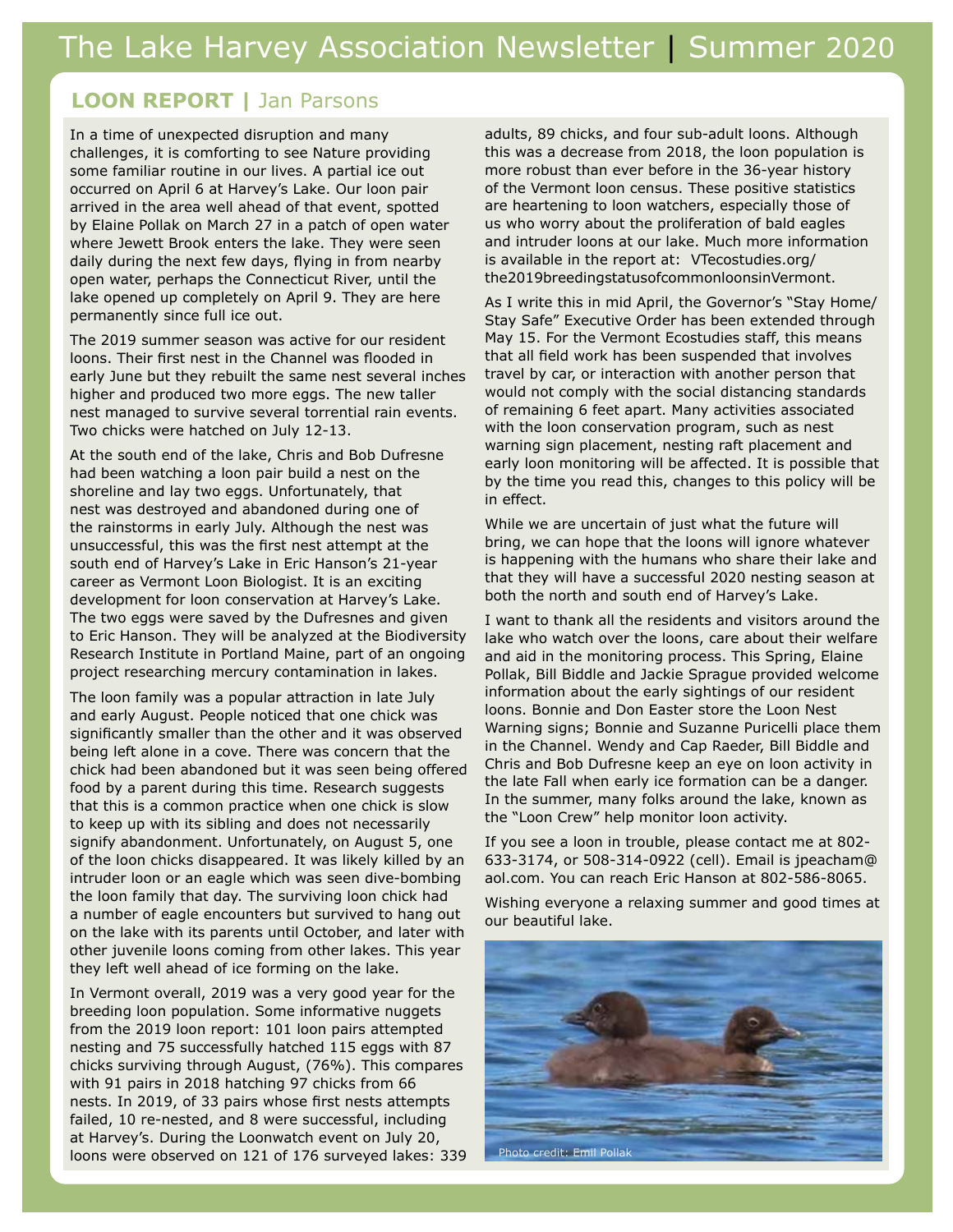### **THE SPEED OF TECHNOLOGY |** Red Dufresne

Remember the last time you saw a CNN headline about a marvelous new breakthrough in technology? Me neither. Unfortunately, nothing sells like bad news. We remember bad news. We worry about it. Headlines like the latest Covid-19 death count, the probability of a bankrupt Medicare system, the \$24,000,000,000,000 national debt, and the rise of antibiotic resistant superbugs that are bombarding us daily. How will we ever survive this? Has it ever been this bad?

Actually the past was much worse. Even with Covid-19 things are now better than ever and amazingly things will get even better faster; things beyond our wildest imagination. According to Peter Diamandis, engineer, physician, and entrepreneur, over the last 100 years our average life span has doubled. Worldwide, our per capita income adjusted for inflation has tripled in the last century. Childhood mortality has dropped by an order of magnitude. Food cost adjusted for inflation only a tenth of what it did 100 year ago. The cost for electricity is only 5% of the cost in 1920. Transportation costs only 1% of what it did 100 years ago. Those of us over 65 will remember having to check your budget before calling your distant relative on the rotary dial telephone. Communication is now 1,000 times less expensive than it was only 20 years ago. Think of the miracle in your hand now. With a connected smart phone, you have access to more instant information than was available to President Clinton in the oval office. E-mail and social media have all but replaced posted mail delivery. Your bills are paid electronically. Checks are cashed by sending your bank a picture of the check. A few clicks with your smart phone starts a purchasing process and ends with delivery of exactly what you needed placed at your doorstep in a day or two. Remember driving around trying to get a part for your old lawn mower? Your grandmother would be speechless if she could see your smart TV or ride in your new car. Imagine how you will feel when you see your great granddaughter's new car?

The blistering speed of biological innovation for point of care testing and plasma treatments will likely limit the devastation which could have otherwise been caused by the corona virus. The current death toll due to Covid-19 is sobering but only about a lifetime ago the Spanish flu killed 50 million across the globe and about 675,000 died in the US.

How have these advancements been possible in such a short time with all the headlines of disastrous gloom and doom facing us? The reason is that technological advances are occurring at a logarithmic rate with time. Moore's law is named after Intel co-founder Gordon E. Moore, who described the accelerating technological trend in a 1965 paper. In his paper he noted that the number of components in integrated circuits had doubled every year or two since the invention of the integrated circuit in 1958 and he predicted that the trend would continue "for at least ten years". History now shows the trend never stopped. In fact, the rate of advancement has even accelerated. Even though the relationship is shown below on a semi-log (exponential on the vertical access) graph, the line is still bending upward indicating that the rate of acceleration is increasing faster than exponentially.



In my former world as a water works engineer, perhaps the best example of how far we have come in such a short time is the slingshot water treatment device. A decade ago if engineers were asked to design a water treatment device to produce enough drinking water for a family's usage using either ocean water or even raw sewage as a source, we would have reported the cost to be unaffordable. But today the technology exists with a device about the size of your microwave and it produces pure water for only 7 ½ cents per gallon. The device can be powered by the sun but can also be operated using even cow dung as a fuel. Coca Cola has taken an active role in testing this technology in remote parts of this planet and has pledged to implement the technology worldwide. Imagine how this technological breakthrough for access to pure drinking water would change the life of a young mother in Somalia.

So, take heart during these stressful times. While we are self-isolating by the woodstove in our lakeside cabins, there are those dedicated scientists pursuing new and better ways to make our lives better. We owe them much.

## **ICE OUT 2020**

*WINNER JEFF DARLING PREDICTED 11:00 AM ON APRIL 6TH.* THE ICE WENT OUT THAT DAY AT 12:14 PM. GREAT GUESS!! CONTEST ENTRANTS CAN NOW VIEW 75 YEARS OF ICE OUT HISTORY ON OUR WEBSITE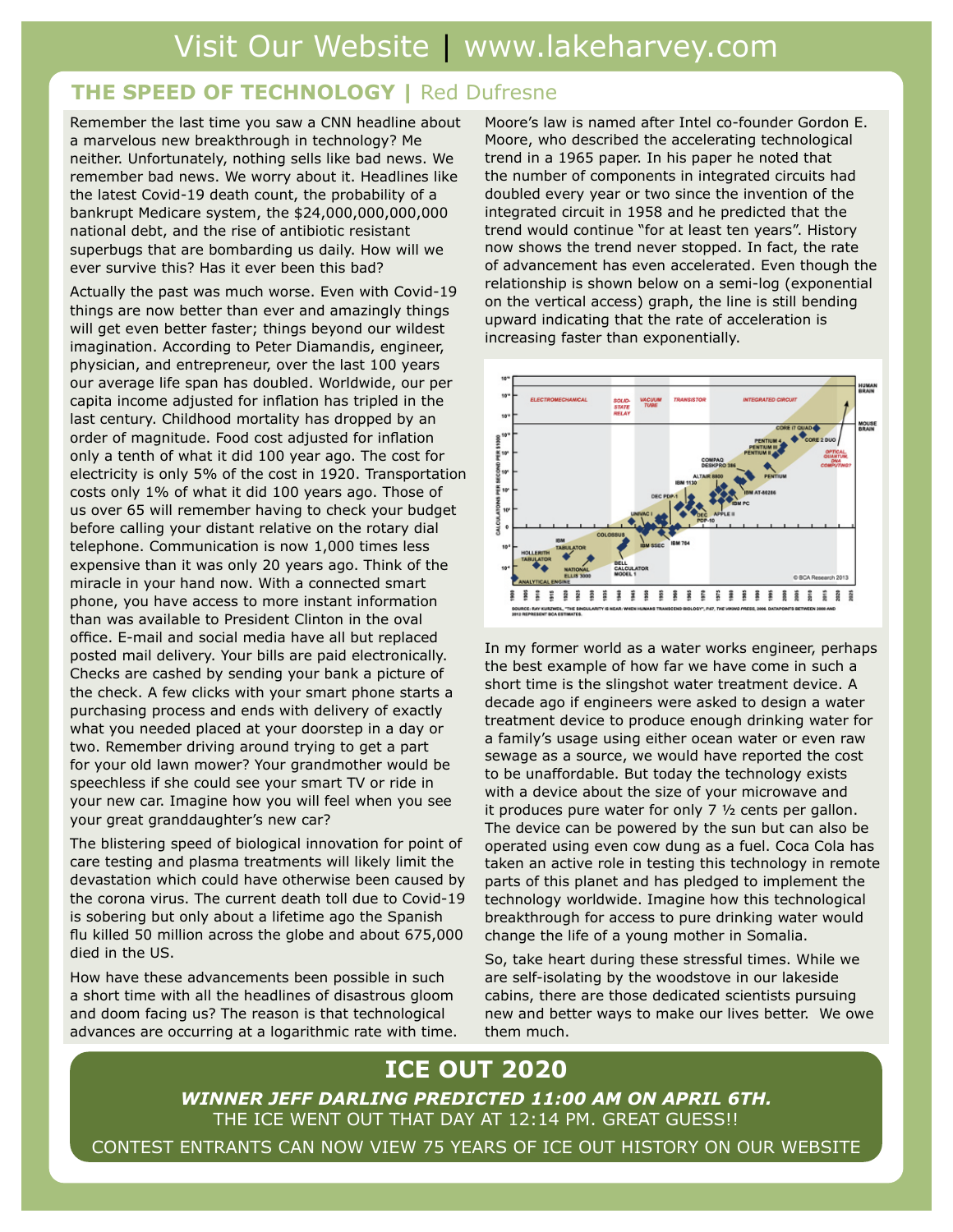## **SPLENDID ISOLATION, A COVID 19 STORY FROM THE LAKE |** Emil Pollak

As I write this in mid April I don't know what our new normal will be as you read this in June or July. I offer here one story of the beginning of the epidemic.

I left for a long planned ski vacation in St. Anton, Austria on March 4. There was Corona Virus in Asia, Iran and Italy at that time but no travel alerts for Germany or Austria. We spent 2 days in Munich then went on to St. Anton. The skiing was good and the group of guys I was with were more than entertaining. There were jokes about how easy a virus would spread in the gondolas or the Après ski environment but no news of local outbreaks. The trip was going fine until 2AM on Thursday March 12 when I was woken up by a phone call from my wife- " you better get the h\*\*\* out of Europe- President Trump is shutting down travel from there on Friday".

Fortunately Lufthansa online booking was working and they waived change fees due to the situation so we were able to switch our flight to that day. We rushed to pack and catch a train to Munich. The flight was packed but went smoothly. When we arrived in Boston we had no extra screening and no advice to quarantine.

The friend I drove back from Boston with started coughing on the way home but I felt fine. He went for a test the next day, and was told the results could take a week. We thought life would go on as usual until late on the 13th when the first recommendations for social distancing were announced. My wife and I decided to isolate until we found out my friend's test result. He called late on the 15th that he was positive for Covid-19. We knew then we were in for 14 days at least of quarantine.

The following day I started feeling tired and had mild muscle aches. That progressed to me being totally wiped out, worse aches and sleeping 16 hours a day. I was contacted by the Vermont Department of Health on the 17th as part of their contact-tracing program. I was not tested but " presumed positive" due to the shortage of testing kits. I remained wiped out for 7 days. I never had chest pain or shortness of breath. My lovely wife stayed by my side the whole time, making sure I didn't get worse (and was still breathing). We both worried about the 7 day crash- how some patients seem to be stable then get dramatically worse after a week, but we didn't tell each other about our worries until afterwards.

During this time we relied on friends and family to bring us what we needed. We would not have survived without them. During the second week I slowly felt better. My wife never got sick despite her close contact with me. The Vermont Department of Health said I could resume normal activity and come out of quarantine 3 days after my symptoms resolved. We waited 5 days out of an abundance of caution. I started walking on our road, keeping 6 feet from anyone we met, and gradually got back to hiking and biking, keeping social distance.

While I was recovering the snow slowly disappeared and the ice on the lake started to melt. The loons returned, as did the ducks and geese. The beauty of the lake buoyed my spirits, as did the warmth of our friends concern and help.

I was lucky I didn't get severely ill, and lucky to have such wonderful friends to help and such a wonderful place to convalesce. Our lake is a special place and I could have hoped for no better place to go through the last month.

## **FACEBOOK |** Natalie Kitchel



If you would like to stay connected with the lake and its community, please 'Follow' our Lake Harvey Association page on Facebook. It is a wonderful space to keep up to date on Lake Harvey events and activities, community events, connect with your neighbors, ask lake questions, help preserve the lake and to see beautiful photos of the lake year round. This year we are excited to announce we will be providing weekly highlights of area businesses that can be found in our directory! You can now also find us on Instagram. We love seeing and being a part of the lake community, so have fun and tag us in photos. We look forward to seeing you all virtually this summer!

You can find us at @ lakeharveyassociation.

### **INFO PACKETS ARE NOW AVAILABLE FOR RENTERS |** Jackie Sprague

Do you rent your Harvey's Lake camp or home? Do you worry about how the renters will be kind to the lake? Lake Harvey Association has put together packets of information for you to share with your renters. Information includes Vermont Boating Resource Guide, Cleaning Boats, Loon habitat and life on the lake and much more. For your packets, you may contact Jackie@sprague.org or they will be available at Harvey's Lake Events this summer.



AN AUTOGRAPHED COPY OF "LEGENDS OF BARNET, VERMONT", BY LOCAL AUTHOR AND LHA MEMBER KATHLEEN MONROE, MAY BE PRE-ORDERED AT SPEAKVT@SOVER.NET. OR THEY WILL BE AVAILABLE AT OUR JULY 11TH LHA ANNUAL MEETING.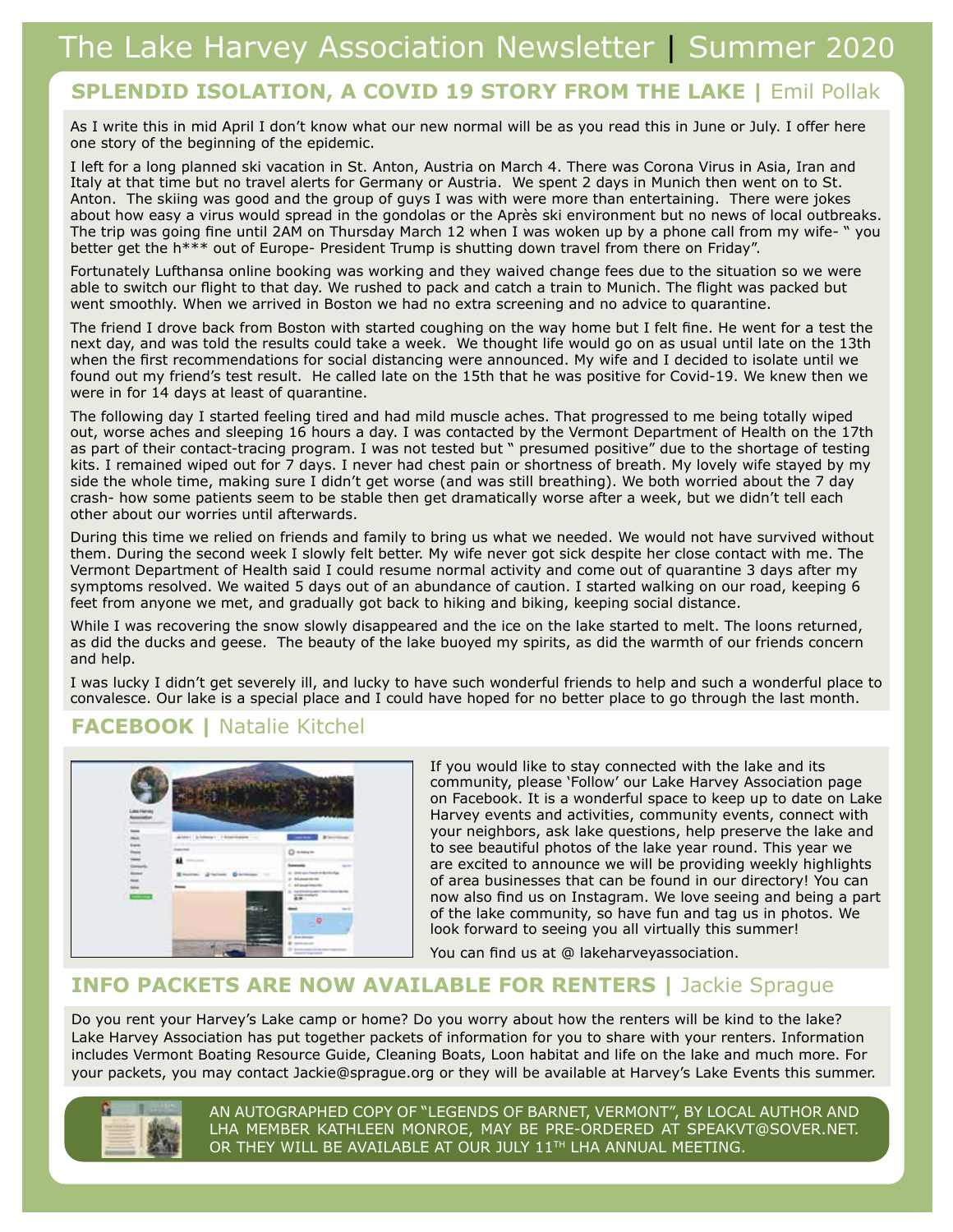## **EVENTS**

# **SUMMER 2020 AT HARVEY'S LAKE**

| <b>DATE</b>                                          | <b>TIME</b>                            | <b>EVENT</b>                                                                                                          | <b>CONTACT</b>                                                           |
|------------------------------------------------------|----------------------------------------|-----------------------------------------------------------------------------------------------------------------------|--------------------------------------------------------------------------|
| Jul 12th -<br>Sep 20th                               | Ongoing                                | LEVITT AMPSTJOHNSBURY MUSIC SERIES<br>DOG MOUNTAIN FOR BILL Hode, St Johnsbury                                        | www.concerts.levittamp.org                                               |
| Jun 30 <sup>th</sup> &<br>Jul 1 <sup>st</sup>        | 1:00 pm &<br>6:00 pm<br>(See schedule) | CIRCUS SMIRKUS - VALDEVILLE<br>Green Mound in Nall City Labastrie, Vermont<br><b>FOR WIRTUAL EXENTS GO JO WEBSITE</b> | Info, Tickets &<br><b>Camp Registration</b><br>www.smirkus.org           |
| Jul 4th                                              | 10:00 am -<br>4:00 pm                  | ANNUAL BURKAYNGUMMERER<br>CRAFT FAIR Bandstand Talk, Lyndonville                                                      | <b>SUSAN GALLAGHER</b><br>802 626-5836<br>www.Burklyn-Arts.org           |
| Jul 5 <sup>th</sup>                                  | 5 pm - 10 pm                           | <b>INDEPENDENCE RAY CELEBRAFION AT</b><br>BURKE - Food, music, charlift-racs, fireworks                               | skiburke.com                                                             |
| Jul $6^{th}$ - $8^{th}$                              |                                        | WATERSKI CAMPAT ATKE HARVEY                                                                                           | <b>STEVE DOLGIN</b><br>802 748-3586<br>DOLGINS@WESTELCOM.COM             |
| Jul 11 <sup>th</sup><br><b>Rain date</b><br>Jul 12th | 10:00 am -<br>12:00 pm                 | <b>LAKE HARVEY ASSOCIATION ANNUAL MTG.</b><br><b>LOCATION MOVED</b> to outdoors at 2688 Roy<br><b>Mountain Road</b>   | lakeharveyassociation@<br>lakeharvey.com                                 |
| Jul 17th & 18th                                      |                                        | <b>LAKE HARVEY ASSOCIATION WEEKEND</b>                                                                                | www.lakeharvey.com                                                       |
| Jul 17th                                             | 6:00 pm                                | Potluck Party Charges G lake Beach Pavilion                                                                           | Karla Cornelius - 802 633-2534                                           |
| Jul 18th                                             | 8:00 am                                | Mile long yard sale, West Bernet                                                                                      |                                                                          |
|                                                      | 12:30 pm                               | <b>Boat Parade</b> (non-motorized boats)                                                                              | 2020 THEME                                                               |
| Rain date<br>Jul 19th                                | 1:00 pm                                | <b>Boat Parade</b> (motorized boats)                                                                                  | <b>A CELEBRATION OF THE</b><br><b>MOVIES</b><br>Jan Sherman 802 535-2832 |
|                                                      | <b>TBD</b>                             | <b>Barnet Fire Department's Chicken BBQ</b><br>(time & place to be announced)                                         | For reservations call<br>Ron Morse, 633-2595                             |
|                                                      | 5:00 pm                                | Ice Cream Social Mary's Lale Pavilion                                                                                 | <b>Red &amp; Chris Dufrense</b><br>802 633-3711                          |
|                                                      | 5:00 pm                                | BOAT PARADE AWARDS, KAYAK RAFFLE WINNER<br>ANNOUNCED LIVE ON LHA FACEBOOK PAGE!                                       | <b>JAN SHERMAN</b><br>802 535-2832                                       |
|                                                      | Dusk                                   | Fireworks over lake                                                                                                   |                                                                          |
| Jul 18th                                             |                                        | <b>LOON WATCH DAY</b><br>(Annual one day count throughout Vermont)                                                    | <b>Eric Hansen</b><br>802 586-8065                                       |
| Jul 26th                                             | $11:00$ am -<br>$1:00 \text{ pm}$      | FOURTEENTH ANNIHALLING PONOR REWARD<br><b>CHAMPAGNE STONE+E Commodel Lodge</b>                                        | RSVP: Karla & Harry Cornelius<br>802 633-2534                            |
| Jul 27th                                             | 8:30 Register<br>9 am Meeting:         | <b>FOVLAP ANNUAL MEETING</b><br><b>VIRTUAL MEETING &amp; SEMINAR</b>                                                  | Info at<br>www.vermontlakes.org                                          |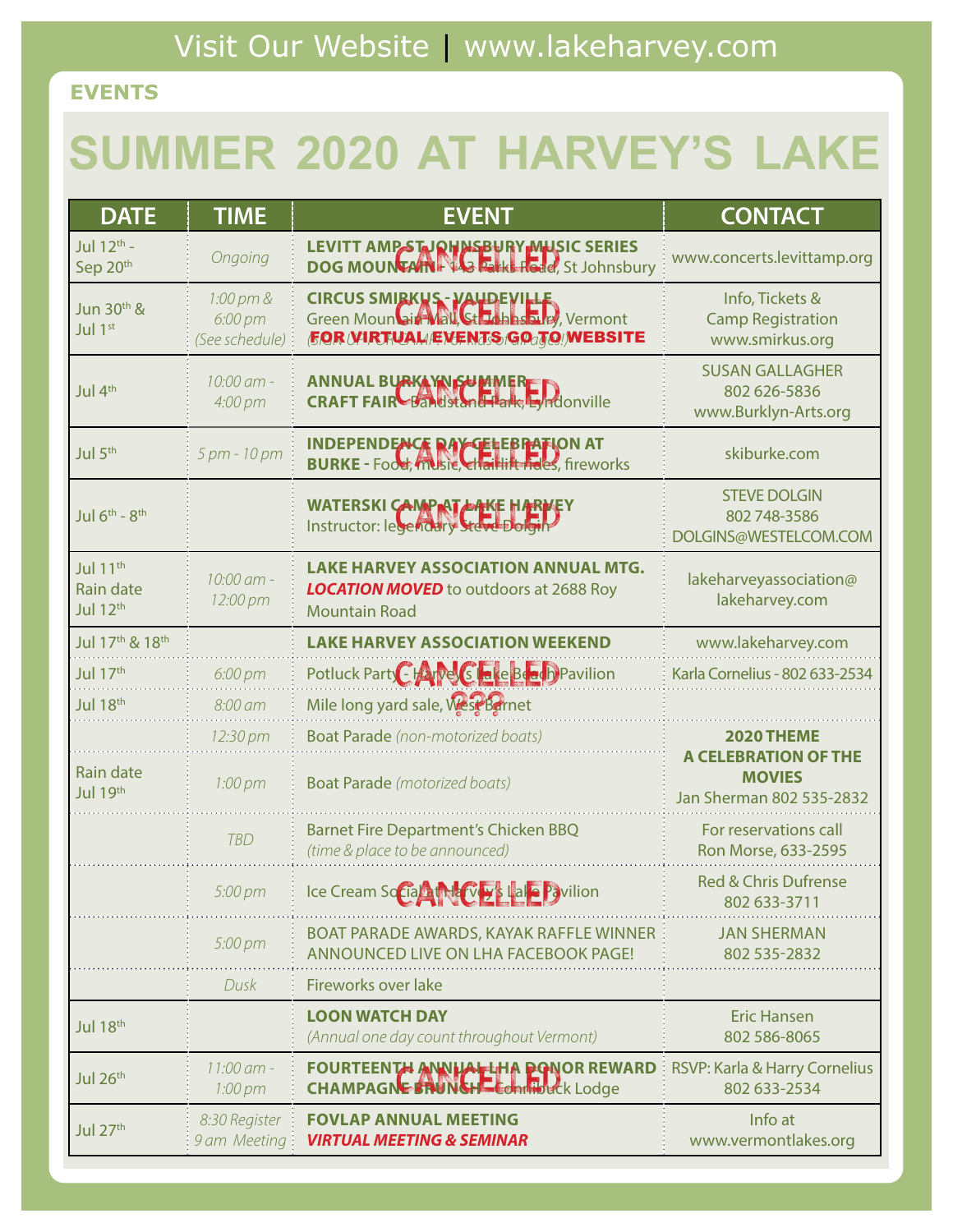# The Lake Harvey Association Newsletter | Summer 2020

## **EVENTS**

# **SUMMER 2020 AT HARVEY'S LAKE**

| <b>DATE</b>           | <b>TIME</b>                                     | <b>EVENT</b>                                                                                                                                          | <b>CONTACT</b>                                                    |
|-----------------------|-------------------------------------------------|-------------------------------------------------------------------------------------------------------------------------------------------------------|-------------------------------------------------------------------|
| Jul 31st &<br>Aug 1st |                                                 | DANVILLE COMMUNITY FAIR -                                                                                                                             | www.danvillevtchamber.org                                         |
| Aug 14th & 15th       |                                                 | PEACHAM ACOUSTIC MUSIC FESTIVAL                                                                                                                       | Tickets: 802 748-2600<br>www.pamfest.com<br>www.catamountarts.org |
| Aug 26th - 30th       | 10:00 am-<br>10:00 pm                           | CALEDONIA COUNTY FAIR                                                                                                                                 | 802 748-4208<br>www.caledoniacountyfair.com                       |
| Sep 13th              | 8 am register<br>9 am ceremony:<br>9:30 am walk | <b>ST. JOHNSBURY WALK TO END ALZHEIMER'S</b><br>Welcome Center, 51 Depot Square, St. Johnsbury                                                        | Jenna Smith - 802 316-3839<br>ext 8015<br>jemsmith@alz.org        |
| Sep 12th              | 8 am - 5 pm                                     | <b>COLORS OF THE KINGDOM - Parade, foliage</b><br>train rides, arts & crafts, farmers market, exhibits<br>Welcome Center, Depot Square, St. Johnsbury | <b>NEK Chamber</b><br>802 748-3678                                |
| Sep 26th              | 9 am - 3 pm                                     | <b>BURKE FALL FOLIAGE FESTIVAL -</b><br>RTE 114, East Burke                                                                                           | www.burkevermont.com                                              |
| Sep 27th -<br>Oct 3rd |                                                 | <b>NORTHEAST KINGDOM FALL</b><br><b>FOLIAGE FESTIVAL</b>                                                                                              | www.lakeharvey.com<br>www.nekchamber.com                          |
| Oct 1 <sup>st</sup>   |                                                 | Peacham Day - Lunch, arts & crafts, special<br>farmer's market, ghost walk, spaghetti dinner                                                          |                                                                   |
| Oct 2 <sup>nd</sup>   |                                                 | Barnet Day - Pancake breakfast, crafts, european<br>coffee hour, wagon rides, tours, ham dinner                                                       |                                                                   |
| Oct 3rd               | 10 am reg.<br>11 am race                        | Ducky Day 2018 - Rubber Ducky Race<br>Ben's Mill, Barnet, Vermont                                                                                     | www.bensmill.com                                                  |
| Oct 3rd               |                                                 | Groton Day - Lumberjack breakfast, parade,<br>music, world famous chicken pot pie dinner                                                              |                                                                   |
| Oct 4 <sup>th</sup>   | $10$ am $-4$ pm                                 | <b>AUTUMN ON THE GREEN - ARTS, CRAFTS,</b><br>FOOD, FUN - Danville Town Green                                                                         | www.danvillevtchamber.org                                         |
| <b>Year Round</b>     |                                                 | <b>CATAMOUNT ARTS</b> - Music, film, dance, art,<br>education, events                                                                                 | www.catamountarts.com                                             |